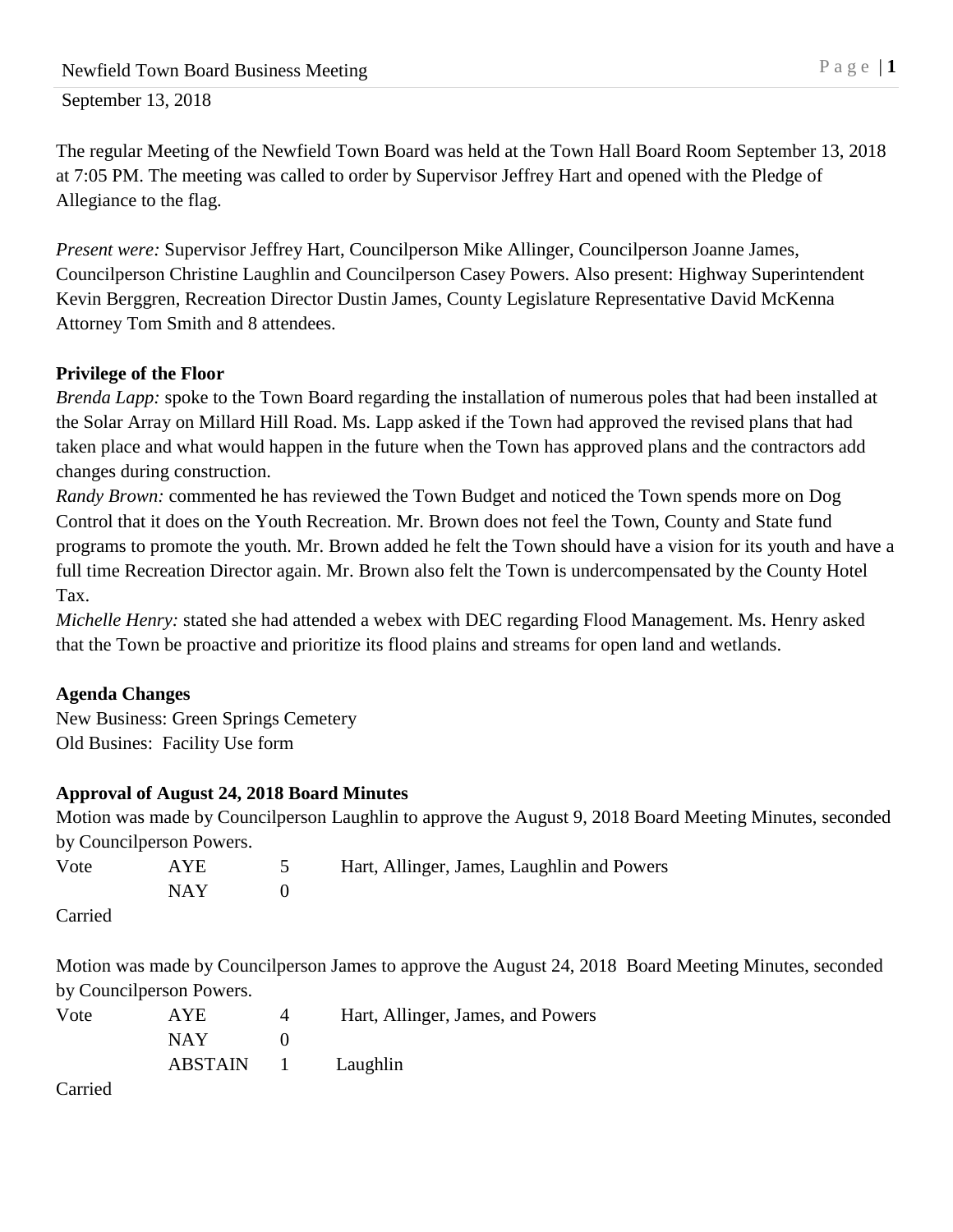Motion was made by Councilperson James to approve the August 23, 2018 Public Hearing Minutes, seconded by Councilperson Allinger.

| Vote   | <b>AYE</b>         | Hart, Allinger, James and Powers |
|--------|--------------------|----------------------------------|
|        | NAY.               |                                  |
|        | ABSTAIN 1 Laughlin |                                  |
| $\sim$ |                    |                                  |

Carried

### **Reports:**

*Highway*: Highway Superintendent Kevin Berggren reported the shoulders and guard rails were completed on Fishkill Road for the year and that the department was currently ditching and brush hogging. Superintendent Berggren stated the Carter Creek project would be beginning soon and that the Main Street culvert interior would be scanned. The roundabout at Trumbulls Corner and Route 13 should be completed by November. Superintendent Berggren also asked approval to transfer funds for the Stone Jug culvert project while the Town awaits the O'Mara grant funds.

Motion was made by Councilperson Laughlin to approve the transfer \$94,000 to permanent improvements for the Stone Jug culvert improvement, seconded by Councilperson Powers.

| Vote        | <b>AYE</b> | Hart, Allinger, James, Laughlin and Powers |
|-------------|------------|--------------------------------------------|
|             | NAY -      |                                            |
| $C$ orrigal |            |                                            |

Carried

Superintendent Berggren asked for Board approval to accept the bids from Auction International for two trucks that were placed.

Motion was made by Councilperson Powers to approve the sale and bids received for Ford Ranger and Fire Truck, seconded by Councilperson James.

Vote AYE 5 Hart, Allinger, James, Laughlin and Powers  $NAY$  0

Carried

Superintendent Berggren also stated the flashing school zone sign should be installed this month. *Water Sewer*: Superintendent Berggren reported he was getting estimates for fencing for the sewer district generators. Moody's is coming this month to work on well # 3.

*Recreation*: Recreation Director Dustin James reported the fall youth programs were underway. Reid Hoskins would be directing soccer and Shanna Claar youth cheer. Adult programs for the fall are volleyball, pickup basketball and yoga dance. Dustin commented he is wrapping up the summer camp budget. Dustin also stated he has hired Austin Kuzcek as the Recreation Assistant. Dustin added that having a full time Recreation Director does have its benefit, but to keep in mind actual need and perceived need and that the Recreation Partnership fill the gaps.

*Tompkins County Legislature Report*: Newfield Representative David McKenna stated that the Legislature had passed a 186 million dollar budget that would raise the tax levy by 1.43%. Airport Days are September 9-16 and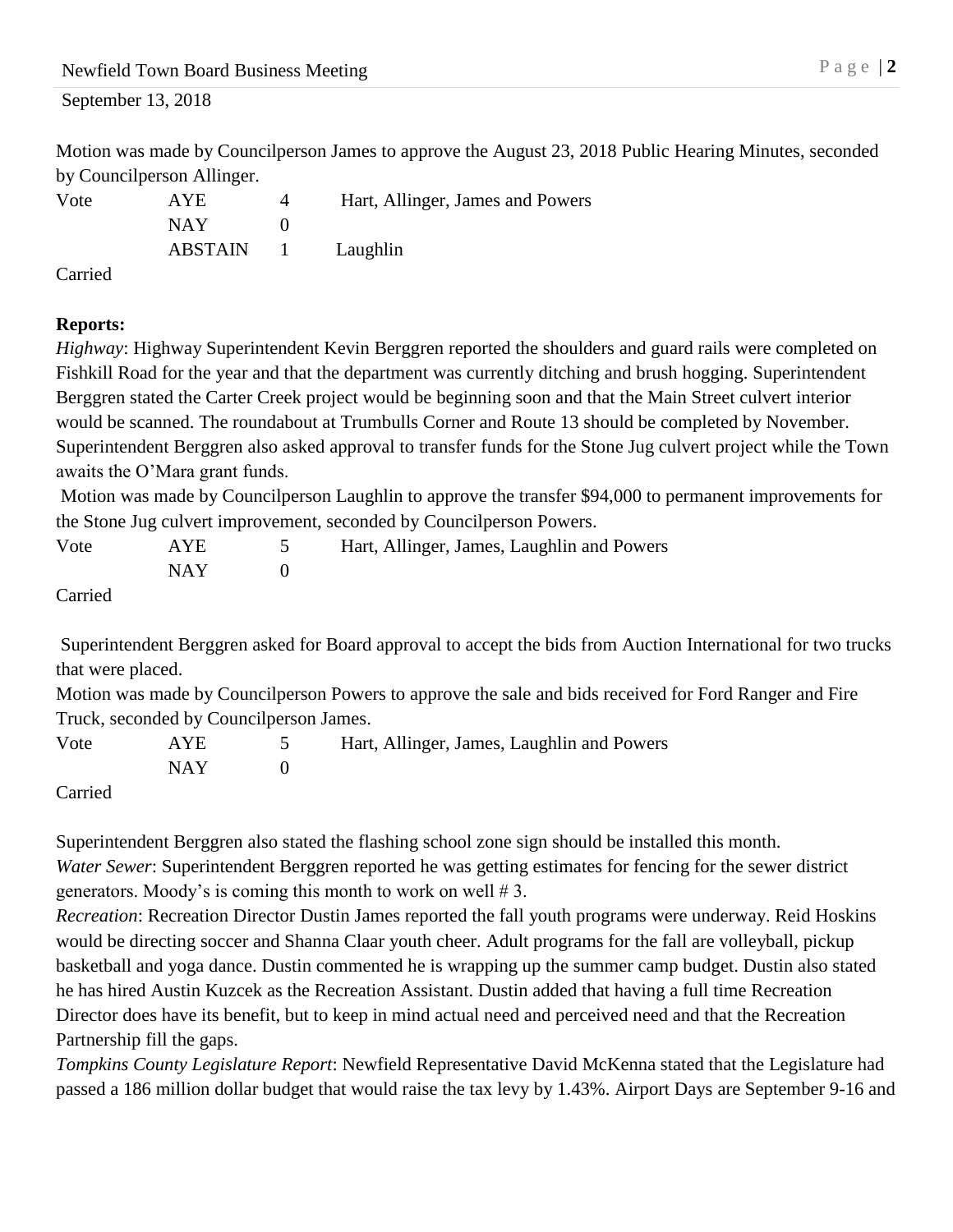the Tommy plane would be at the Tompkins Regional Airport September 29<sup>th</sup>. Representative McKenna also reported TC3 had just celebrated its 50 year anniversary and installed its new president.

*Planning Board:* Randy Brown-reported that Delaware River Solar had submitted incomplete information regarding the Burdge Hill/ Millard Hill Road solar project, and would be returning the Planning Board on September 19<sup>th</sup> to submit the remainder. Mr. Brown also commented that Delaware River Solar had met with the 3 adjoining property owners and would be having written agreements from each. Delaware River Solar will be asking for setback variances. The Planning Board is also asking for a written agreement regarding not selling the developing rights. The Planning Board would like to have a joint meeting with the Town Board in the near future.

*Hamlet Beautification Committee:* Randy Brown reported summer was over and the 3 summer youth employees had recently power washed and sanded the walkway to the Covered Bridge overlook. There are stain samples applied for people to view. The youth workers will stain as weather and sports practices permit. Mr. Brown also stated the Welcome to Newfield sign quote has been received- \$2,800.00. Mr. Brown asked that the Town pay for half of it. Mr. Brown is willing to pay for the whole project, but would like the Town to pay for half. *Park:* Kevin Berggren reported that the shale and tiling was close to being covered with topsoil. Storm water drainage will be worked on this weekend and the topsoil will be seeded and mulched for the winter. Randy Brown suggested that there be a reduction of speed on the stretch of road by the park.

*Supervisor's Report:* Supervisor Hart reported he had met with Terry Carrol to develop energy efficiency program. Supervisor Hart reported the Town has been awarded a \$5,000 grant from NYSERTA. Mr. Carrol will be the Town's designated agent for the Street Light conversion with NYSEG. Mr. Carrol will also be partnering with Cornell Students and will be doing energy assessments of Town facilities. Supervisor Hart also stated he had met with DEC while they cataloged and categorized the Town's old dump and make recommendations to the Governor. Supervisor Hart also reported he is waiting for an engineering quote for the leach field expansion project. He will also be meeting with TCAT regarding the bus shelter project in front of the Tioga State Bank. The Town Board will meet next on September  $25<sup>th</sup>$  at 6:30 pm to discuss the 2019 budget.

#### **New Business**

Discussion and action regarding -**RESOLUTION NO. 13-2018** Delinquent Water/Sewer charges

**WHEREAS**, the Town of Newfield Water and Sewer accounts states on the October bills that any unpaid balance after Nov. 10, 2018 will be levied on the 2019 Town and County tax bills with a 10% levy charge.

**THEREFORE BE IT RESOLVED** that the tax collector will levy the unpaid Water and Sewer Account charges over 30 days past due on the 2019 Town and County tax bills with a 10% levy charge.

Motion was made by Councilperson Laughlin to approve Resolution No. 13-2018, seconded by Councilperson James.

| Vote | AYE        | Hart, Allinger, James, Laughlin and Powers |
|------|------------|--------------------------------------------|
|      | <b>NAY</b> |                                            |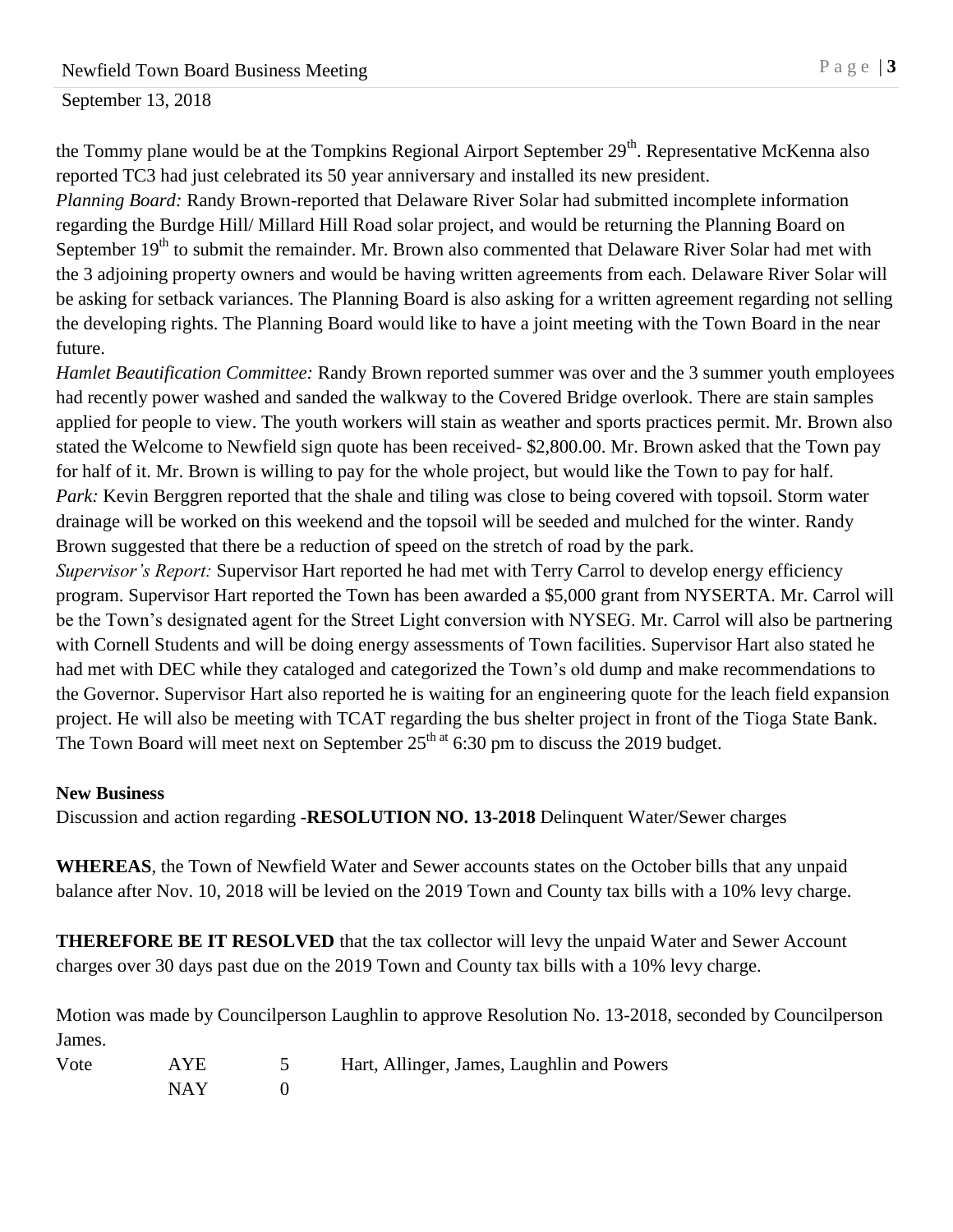### Carried

*Green Springs Cemetery:* Councilperson James spoke of the issue regarding the demolition of the farm house and the attempted burial of it. Councilperson James feels that the building permits need to be clarified and that there should be a disclaimer regarding the possibility a requirement of an asbestos study. There are new DEC requirements the Town was unaware of.

Councilperson James also stated Green Springs would be adding a pet cemetery on 5 acres of adjoining property. She asked what would be the next steps- Randy Brown stated there would need to be a Site Plan Review.

#### **Old Business**

Councilperson Powers presented a draft facilities use of Town owned properties, i.e. the Mill Street Park. Councilperson James asked that this item be tabled for further discussion. Attorney Smith will review the draft document and add needed suggestions if needed.

### **Approval of the Payment of the September Bills**

Motion was made by Councilperson James to approve the payments, seconded by Councilperson Allinger. The Board authorized the payments of the following amounts:

| General Fund                | \$37,985.37  |
|-----------------------------|--------------|
| <b>Community Park</b>       | \$11,908.15  |
| <b>Recreation Fund</b>      | \$5,380.07   |
| <b>Highway Fund</b>         | \$120,161.93 |
| Street light Fund           | \$1,472.94   |
| Sewer Fund                  | \$2,394.29   |
| <b>Water District 1Fund</b> | \$4,045.54   |
| Water District 2 Fund       | \$2,211.23   |
| <b>Trust and Agency</b>     | \$4,491.30   |

 $NAY$  0

Vouchers were audited by Councilpersons Allinger and Powers Vote AYES 5 Hart, Allinger, James, Laughlin and Powers

Carried

At 8:34 PM a motion was made to adjourn by Councilperson Powers seconded by Councilperson James. Carried.

Respectfully Submitted, September 27, 2018

Karen Miller Kenerson